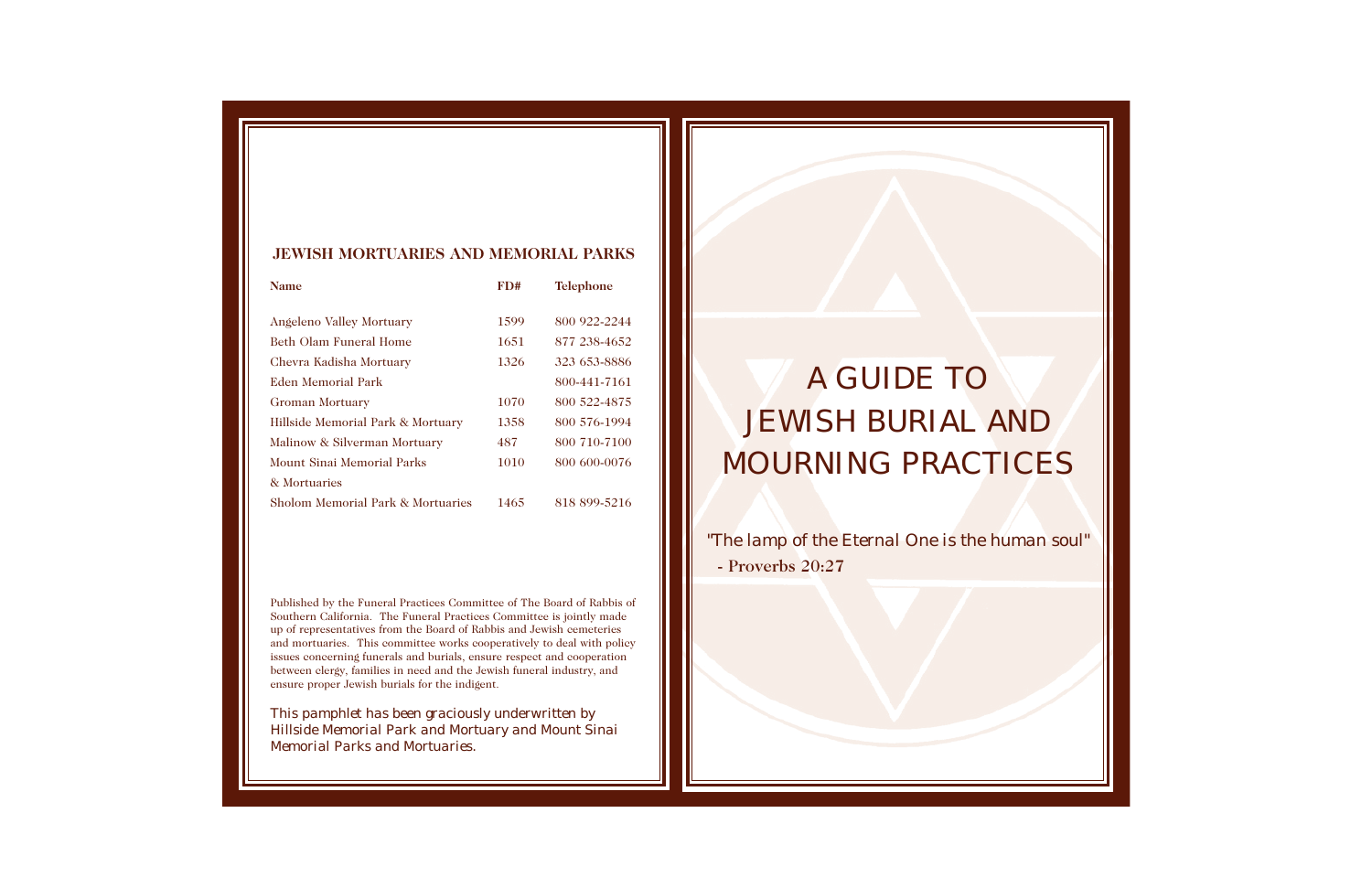# *PREFACE*

Death, and its accompanying sense of loss, grid anguish, poses an intense challenge to the spiritual and psychological state of mind of the bereaved

Our practices are grounded in the unshakable in the sanctity of human life, the dignity person, and the emotional and spiritual needs mourners.

Traditionally, we believe that human kind is created the image of God and we are, therefore, mandat have respect for the deceased and also the body deceased. This is called **kevod ha-met** and guiding principal for Jewish burial and mot customs.

As these customs vary widely within the Jewish munity, this short guide is designed to p information. Its purpose is to assist in maint the customs and traditions of the Jewish Peop help the mourners provide a funeral for their ones with the greatest respect and dignity and the mourners onto the road of healing.

As this is by no means all-inclusive, specific que should be directed to a rabbi.

| ief and<br>piritual<br>d.                                     |
|---------------------------------------------------------------|
| e belief<br>of the<br>of the                                  |
| eated in<br>ated to<br>y of the<br>is the<br>urning           |
| h com-<br>provide<br>taining<br>ple, to<br>r loved<br>to help |
| estions                                                       |
|                                                               |
|                                                               |
|                                                               |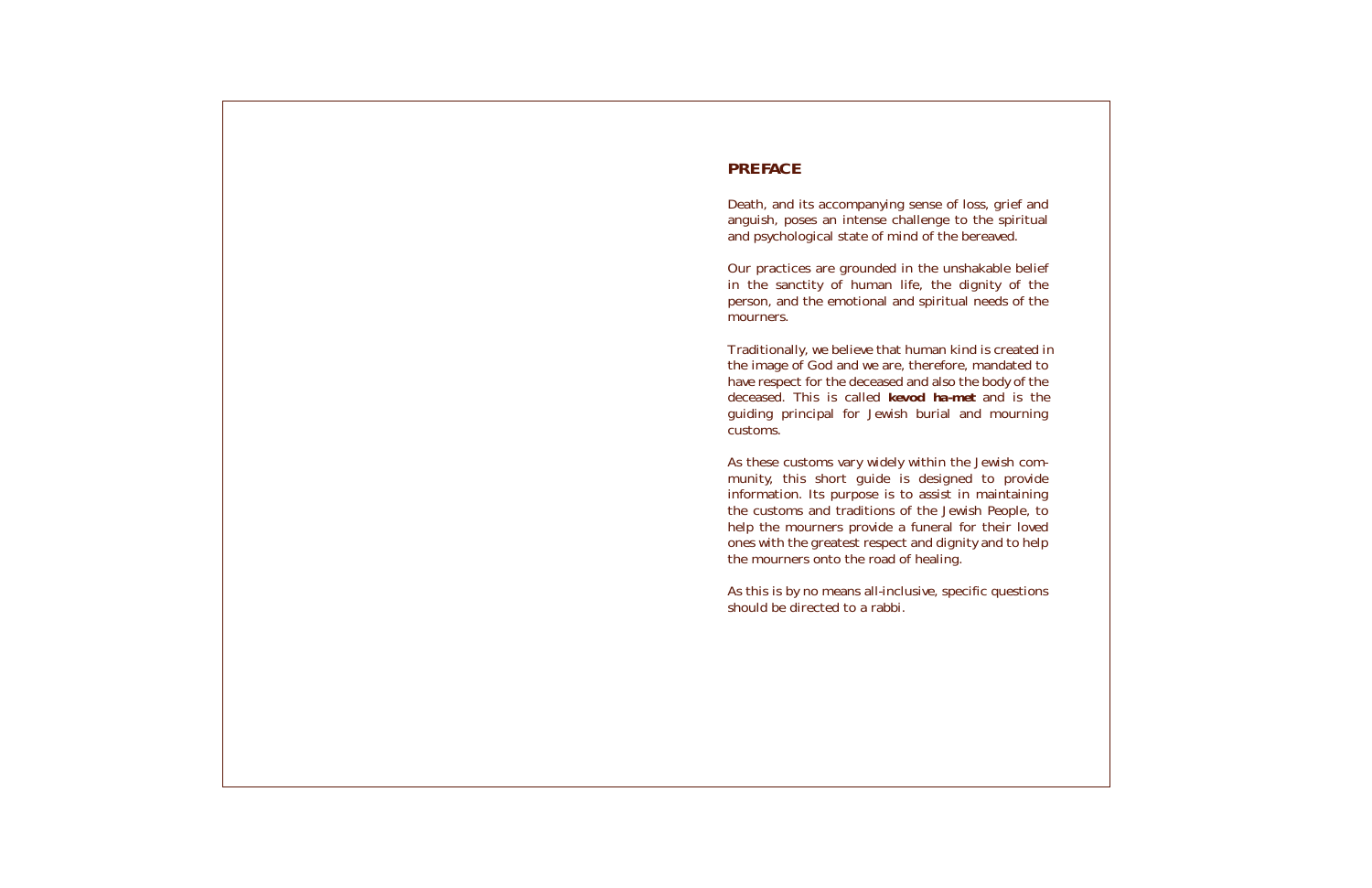# *TIMING OF THE FUNERAL SERVICE*

It is most appropriate to bury the deceased without undue delay, taking legal and logistical considerations into account. This accords greater respect to the deceased as well as providing a psychological benefit to the mourners, who do not have to undergo the emotional pain of an unnecessary delay. Setting the time of the funeral requires consultation with the rabbi, the funeral director, and the cemetery.

### *BURIAL*

Based on the biblical verse "For dust you are, and to dust you shall return" (Gen.3:19), Jewish tradition has maintained that burial should be in the earth. Most Jewish cemeteries provide crypt entombment as an option that is accepted by rabbinic authorities. Cremation historically has been rejected, but is accepted by some segments of the Jewish population. Questions regarding these matters should be addressed to a rabbi or the funeral director.

## *AUTOPSIES*

Jewish tradition allows an autopsy when required by civil law, or when the knowledge gained from an autopsy might help save others suffering from the same disease. Routine autopsies where nothing specific will be learned should be avoided because they violate the principle of *kevod ha-met* - respect for the body of the deceased.

When a newborn child enters the world, the baby is washed and purified. "As he came," writes Ecclesiastes, "so should he go" (Ecclesiastes 5:14). Consequently, it is the traditional Jewish way of reverence for the deceased that when a person departs this world, he or she is washed and purified. Persons with special training and religious piety perform the *taharah* - the sacred rites of washing and purification, accompanied by the recitation of prayers and appropriate Psalms. In most cases, *taharah* is accompanied by dressing the deceased in *tachrichim* (burial garments also called shrouds) Such services may be requested through your mortuary.

## *EMBALMING*

State law does not require embalming in most situations, and does not permit it without the expressed permission of the next of kin. Embalming is not a traditional Jewish practice.

#### *ORGAN DONATION*

In Jewish law organ donations are permitted to save a life and many authorities consider this act a mitzvah. Check with a rabbi for guidance.

## *TAHARAH*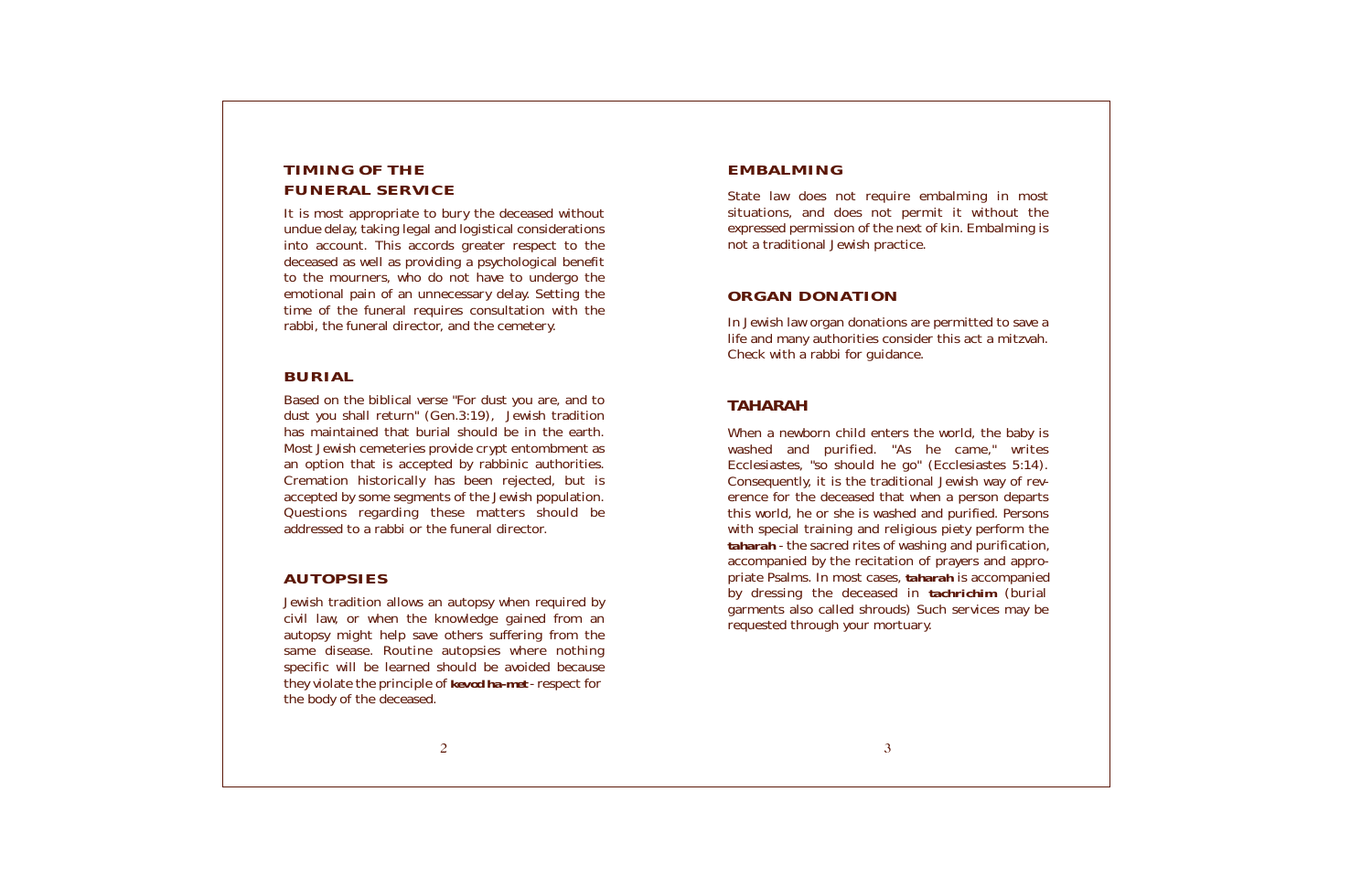#### *SHEMIRAH*

Traditionally, the deceased is not to be left alone. A *shomer* (watcher) reads Psalms and recites prayers on behalf of the dead. In this way the deceased is attended at all times.

This service may be requested through your mortuary.

## *CHOOSING THE CASKET*

In choosing a casket, Jewish tradition mandates that ostentation should be avoided. Jewish tradition maintains that vanity and pride are out of place in the funeral. Caskets used in Jewish funerals are traditionally made of wood.

### *PUBLIC VIEWING OF THE DECEASED*

The rending of the mourners' outer garment *k'riah* ribbon is a Jewish mourning practice. symbolizing the tearing of the heart the mourne at the time of loss. When one is mourning for pa *k'riah* is performed on the left side, over the while when mourning for children, sibling spouses, it is done on the right side.

Judaism considers it disrespectful to the deceased to have an open casket except for identification purposes.

## *FLOWERS AND CHARITY*

Greater honor is paid to the deceased by making a donation to charities rather than displaying flowers.

#### *K'RIAH*

The mourners' first meal after returning from cemetery (*seudat havra'ah*) is usually provided friends, neighbors, or a synagogue committee meal generally includes hard-boiled eggs symbolize the potentiality of renewal) or other objects symbolizing the wheel of life, continuity the need to move on.

| t or a<br>actice,<br>ers feel<br>arents,<br>heart,<br>ys and      |  |
|-------------------------------------------------------------------|--|
| nessed<br>งresent<br>o place<br>s this a<br>s and<br>is no<br>ed. |  |
| $m$ the<br>ded by<br>e. The<br>(which<br>round<br>ty, and         |  |

### *PLACING THE CASKET*

The final placement of the casket should be with for psychological and religious reasons. Those p at the interment are afforded the opportunity to earth on the casket. Jewish tradition considers *hesed shel emet, - an act of true loving kindness* the last kindness we can extend since there reciprocal favor we can expect from the decease

#### *MEAL OF CONSOLATION*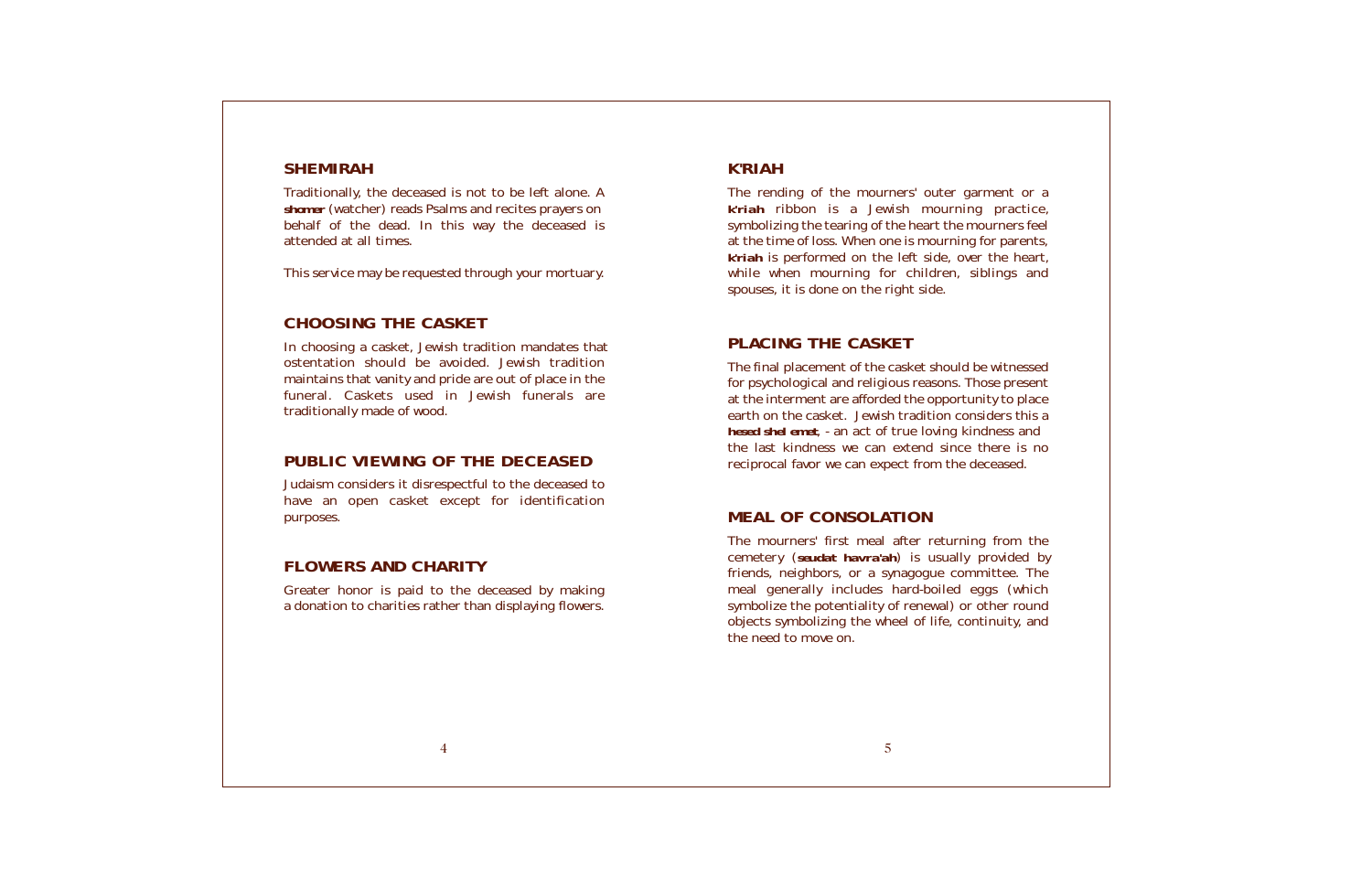| e day of<br>ahrzeit<br>re the<br>dition,<br>addish,<br>engage<br>s. For |  |
|-------------------------------------------------------------------------|--|
| nory of<br><ippur,<br>ch and<br/>on the</ippur,<br>                     |  |
| at goes<br>oay the<br>udaism<br>າe void<br>nues to<br>ed us.<br>eternal |  |
|                                                                         |  |

#### *YAHRZEIT*

*Yahrzeit* is observed on each anniversary of the death according to the Hebrew calendar. A ya candle is lit at sunset on the evening before yahrzeit date and burns for 24 hours. In add some mourners attend services and recite Ka visit the cemetery, give *tzedakah* (charity) or engage in special acts of kindness to others clarification, consult your rabbi.

*Yizkor* ("May God remember") services in mem our deceased loved ones are held on Yom K Shemini Atzeret, and on the last days of Pesad Shavuot. A *yahrzeit* candle is lit at sunset evening before yizkor is recited.

#### *YIZKOR*

May the memory of our loved ones be for an  $\epsilon$ blessing.

### *CONCLUDING THOUGHT*

Death is not the end, but a point in life that beyond our reach. The greatest respect we can p deceased is to live up to the high ideals of Ju and to perpetuate their memory by filling the created by their passing, by finding new aven express our love and concern for those who need

#### *SHIVA*

The first, most intense stage of mourning is called *shiva*, the Hebrew word meaning "seven" and refers to a seven-day period of formalized mourning by the immediate family of the deceased. *Shiva* begins immediately after the burial as the mourners to gather together in the home of the deceased or the home of a mourner, cut off from the normal routine of their lives which death has interrupted. A *shiva* candle is lit when the mourners arrive home from the burial and is allowed to burn for the entire *shiva* period. Care should be taken to leave the candle in a safe location. A rabbi should be consulted regarding the details of *shiva* practices.

#### *SHELOSHIM*

*Sheloshim* (thirty) ends on the morning of the thirtieth day after the funeral. It marks the end of the traditional formal mourning period for all except parents. The period from the end of *shiva* to the end of *sheloshim* is one of transition from deep bereavement to resuming life's usual routine. Again, a rabbi should be consulted regarding the details of *sheloshim* practices. At the end of *sheloshim,* we encourage family and friends to gather together to read or study appropriate texts, to pray together, and to speak about the deceased.

For the death of a parent, the traditional mourning continues for a year, marked by the daily recitation of kaddish for eleven months of the Hebrew calendar.